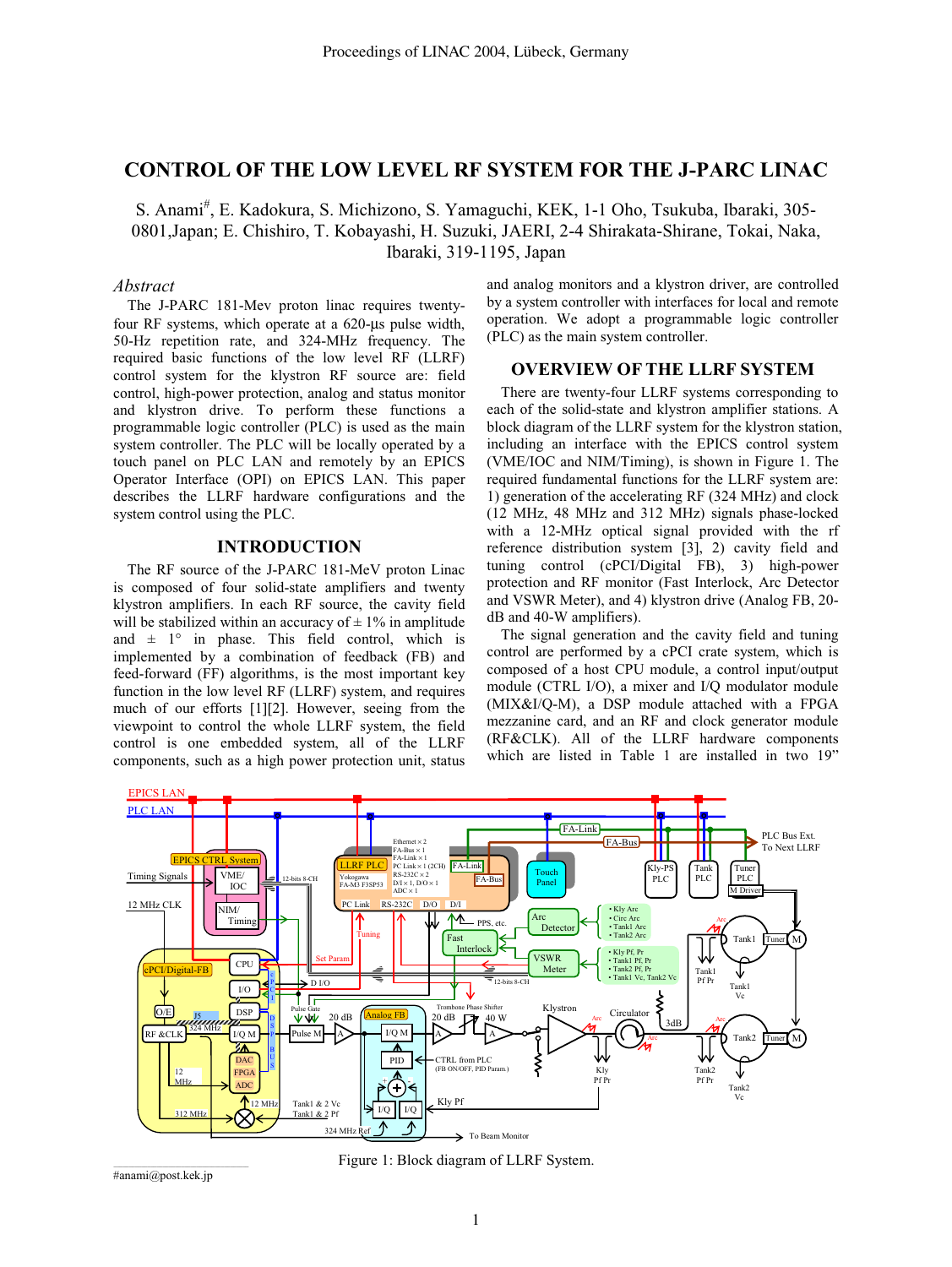standard racks (1400W  $\times$  800D  $\times$  2000H). Table 1: LLRF hardware components and their unit size

| Chassis Unit         | Height<br>(unit) |                                                                                         |
|----------------------|------------------|-----------------------------------------------------------------------------------------|
| PLC and Touch Panel  | 7                | Touch Panel mounted on PLC<br>chassis front panel                                       |
| cPCI Crate           | 8                | covered with noise-shield case<br>with fans                                             |
| <b>NIM Bins</b>      | $5 \times 2$     | Pulse Mod, 3-CH 20-dB Amp,<br>Fast INT, Arc Detect., Analog<br>FB CTRL, Osc. Trig Delay |
| <b>VSWR</b> Meter    | $\mathbf{3}$     | with peak power meter function                                                          |
| $40-W$ Amp.          | $\overline{4}$   | include dc power supply                                                                 |
| 40-W Output Unit     | $\overline{c}$   | monitor couplers, circulator,<br>coaxial SW                                             |
| Tromb. Phase Shifter | side panel       | motor driven $(20 \text{ cm} \times 80 \text{ cm})$                                     |
| Temp. Module Panel   | rear panel       | 4 thermocouple modules                                                                  |
| I/O Connector Panels | $3 \times 2$     | main purpose for ground sink                                                            |
| 1-GHz Oscilloscope   | 7                | waveform and phase read-out                                                             |
| Others               | 10               | 2 fan units, MCCB                                                                       |

# **CONTROL COMPONETS OF THE LLRF SYSTEM**

The components for controlling the LLRF system, as shown in Figure 1, are the PLC, Touch Panel, EPICS Control System, cPCI System, and Fast Interlock. The hardware configuration and control function for each of these components are described as follows:

### *PLC*

Though it isn't shown in Figure 1, there are two types of PLCs: a main unit which has a CPU module in its back plane bus, and a subunit which doesn't have a CPU and is connected on the expansion bus of the main unit by an FA-Link module. The main unit is one rate in four systems, thus, one CPU works four system tasks. Figure 1 shows the case that PLC is a main unit. Differences between the subunit and the main unit are two points: the subunit has no connection to LANs and no link with other PLCs. All others are similar system configurations. The followings are explained about the system whose PLC is a main unit, as well as the paragraph mentioned above.

The modules used in the PLC are shown in Figure 1. Control functions of the PLC can be depicted in Figure 2. In order to operate the system and provide remote and local access to the PLC, there are the EPICS VME/IOC and the Touch Panel (TP). Two types of modules for serial (RS-232C) communication are used: one is a 2 channel PC-Link module which is implemented by a client program for communication with the cPCI/CPU module and the cPCI/DSP module routed through the cPCI/CTRL I/O module, and the other is Ladder Program Communication modules which are implemented by PLC ladder programs for communication with the VSWR Meter and the Trombone Phase Shifter. As a control output from the PLC, ON/OFF commands are transmitted to the cPCI/FPGA through the cPCI/CTRL I/O, Pulse Modulator, Klystron Input SW, and Analog PID. In addition parameter settings are transmitted to the Tuner PLC, cPCI/CPU, Analog PID, and Trombone Phase Sifter.



Figure 2: Control flow from/to the PLC.

### *Touch Panel*

The Touch Panel (TP) provides a GUI for local operation and all the functions necessary to control the entire LLRF system. In addition important data such as the field amplitude and phase, the cavity tuning angle and vacuum, and the klystron output power are displayed in the trend graph.

### *EPICS VME/IOC*

The EPICS VME/IOC is an I/O interface with EPICS which is supported by the linac control group. The PLC is remotely controlled by reading and writing from EPICS to the PLC register. The required timing signals for the LLRF system are provided by the EPICS NIM Timing system. In addition the high-refresh-rate dada from the VSWR Meter (8-CH 12-bit, 50 Hz) are saved in to the EPICS database.

### *cPCI System*

The cPCI system composed of five modules and one mezzanine board (FPGA) is shown in Figure 3. In these modules only the CPU and DSP modules utilize the PCI system bus (J1 and J2), while the other modules utilize only the user bus (F3 and J5) and, thus, merely make use of its standard module case. The boards (CPU, DSP, FPGA and CTL I/O) relevant to control are explained as follows:

A *CPU* module used as a cPCI system host is a general purpose Pentium CPU board (ACP-128-1, AVALDATA Co., PentiumM/1.6GHz). On the front panel the PC standard communication and device I/O ports, such as Ethernet  $(x2)$ , COM, keyboard, display and etc., are provided, which make it easy to locally debug and diagnose the software and system. The COM port is used for the communication of all the control data required for